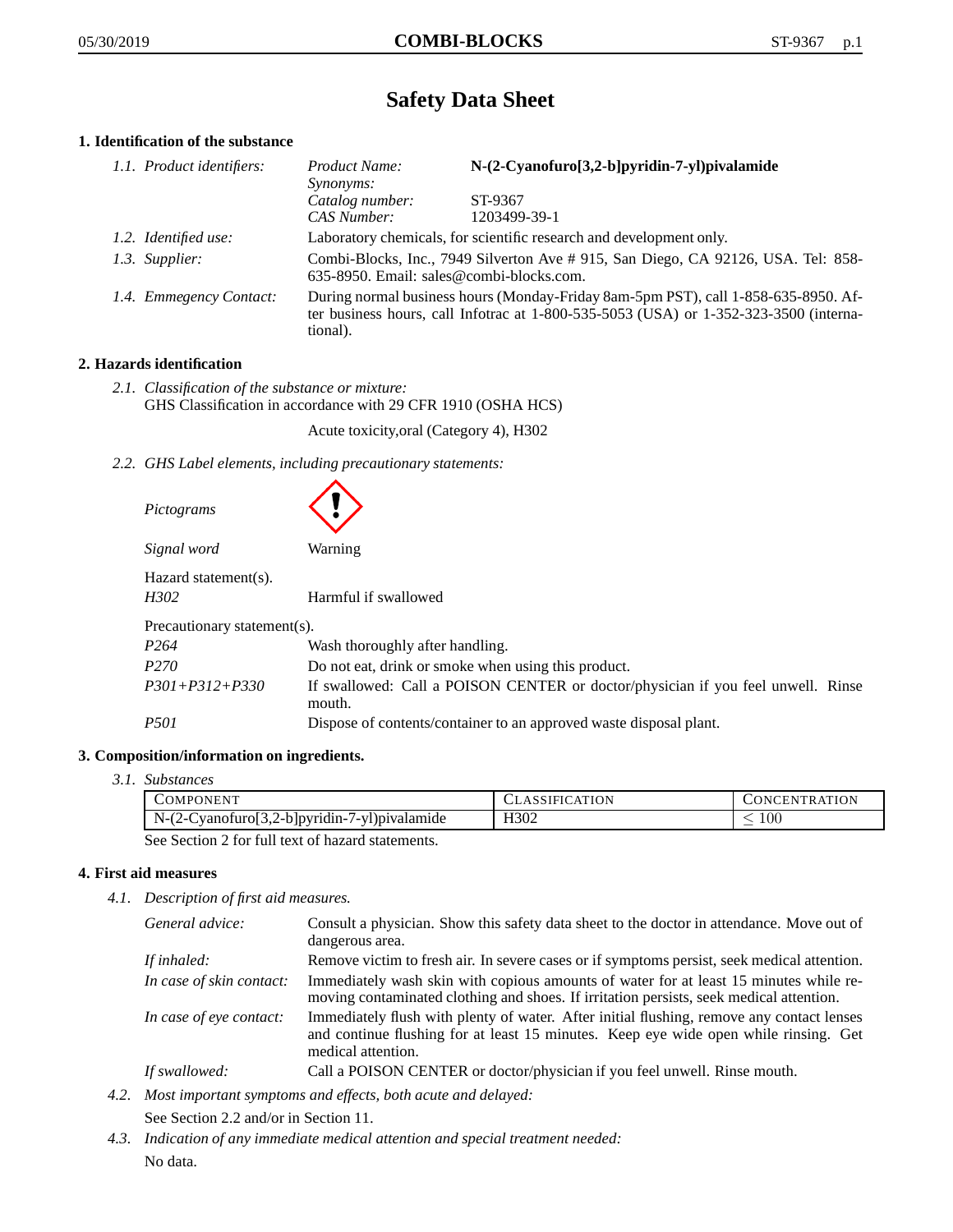## **5. Fire fighting measures**

- *5.1. Extinguishing media:* Use dry sand, dry chemical or alcohol-resistant foam for extinction.
- *5.2. Special hazards arising from the substance or mixture:* Carbon monoxide, nitrogen oxides.
- *5.3. Advice for firefighters:* Wear self-contained breathing apparatus for firefighting if necessary.
- *5.4. Further information:* No data available.

# **6. Accidental release measures**

- *6.1. Personal precautions, protective equipment and emergency procedures:* Ensure adequate ventilation. Use personal protective equipment.
- *6.2. Environmental precautions:* Should not be released into the environment. See Section 12 for additional ecological information.
- *6.3. Methods and materials for containment and cleaning up:* Sweep up or vacuum up spillage and collect in suitable container for disposal.
- *6.4. Reference to other sections:* Refer to protective measures listed in Sections 8 and 13.

# **7. Handling and storage**

- *7.1. Precautions for safe handling:* Avoid contact with skin and eyes. Avoid inhalation of vapour or mist. Keep away from sources of ignition - No smoking. Take measures to prevent the build up of electrostatic charge. For precautions see section 2.2.
- *7.2. Conditions for safe storage, including any incompatibilities:* Keep container tightly closed in a dry and well-ventilated place. Containers which are opened must be carefully resealed and kept upright to prevent leakage.
- *7.3. Specific end use(s):* Laboratory chemicals, for scientific research and development only.

# **8. Exposure Controls / Personal protection**

*8.1. Control parameters:*

*Components with workplace control parameters:* Contains no substances with occupational exposure limit values.

*8.2. Exposure controls:*

*Appropriate engineering controls:* Ensure that eyewash stations and safety showers are close to the workstation location. Ensure adequate ventilation, especially in confined areas.

*Personal protective equipment:*

| Eye/face protection:    | Wear appropriate protective eyeglasses or chemical safety goggles as described by OSHA's<br>eye and face protection regulations in 29 CFR 1910.133 or European Standard EN166.                                                                                                                                         |
|-------------------------|------------------------------------------------------------------------------------------------------------------------------------------------------------------------------------------------------------------------------------------------------------------------------------------------------------------------|
| Skin protection:        | Handle with gloves. Gloves must be inspected prior to use. Use proper glove removal<br>technique (without touching glove's outer surface) to avoid skin contact with this product.<br>Dispose of contaminated gloves after use in accordance with applicable laws and good<br>laboratory practices. Wash and dry hands |
| <b>Body Protection:</b> | Complete suit protecting against chemicals, Flame retardant antistatic protective clothing.,<br>The type of protective equipment must be selected according to the concentration and<br>amount of the dangerous substance at the specific workplace.                                                                   |
| Respiratory protection: | No protective equipment is needed under normal use conditions.                                                                                                                                                                                                                                                         |
|                         | Control of environmental exposure: Prevent further leakage or spillage if safe to do so. Do not let product enter<br>drains.                                                                                                                                                                                           |

#### **9. Physical and chemical properties**

*9.1. Information on basic physical and chemical properties*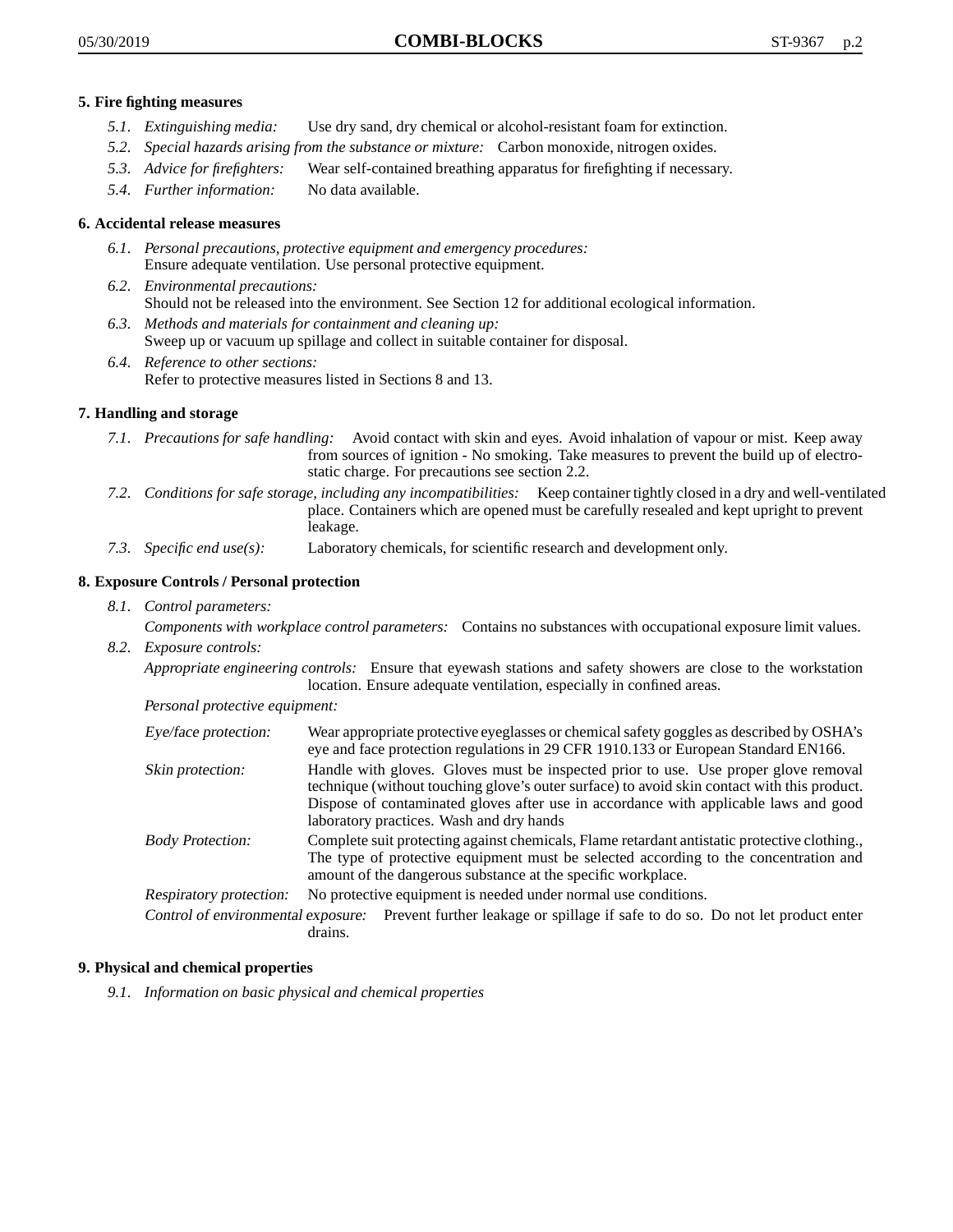| (a)      | Appearance:                                   | No data  |
|----------|-----------------------------------------------|----------|
| (b)      | Odour:                                        | No data  |
| (c)      | Odour Threshold:                              | No data  |
| (d)      | pH:                                           | No data  |
| (e)      | Melting point/freezing point:                 | No date. |
| (f)      | Initial boiling point and boiling range:      | No data  |
| (g)      | Flash point:                                  | No data  |
| (h)      | Evaporatoin rate:                             | No data  |
| (i)      | Flammability (solid, gas):                    | No data  |
| (j)      | Upper/lower flammability or explosive limits: | No data  |
| $\rm(k)$ | Vapour pressure:                              | No data  |
| (1)      | Vapour density:                               | No data  |
| (m)      | Relative density:                             | No data  |
| (n)      | Water solubility:                             | No data  |
| $\circ$  | Partition coefficient: n-octanol/water:       | No data  |
| (p)      | Auto-ignition:                                | No data  |
| (q)      | Decomposition temperature:                    | No data  |
| (r)      | Viscosity:                                    | No data  |
| (s)      | Explosive properties:                         | No data  |
| (t)      | Oxidizing properties:                         | No data  |
|          |                                               |          |

*9.2. Other safety information:*

| Formula          | $C_{13}H_{13}N_3O_2$ |
|------------------|----------------------|
| Molecular weight | 243.3                |
| CAS Number       | 1203499-39-1         |

# **10. Stability and reactivity**

- *10.1. Reactivity* No data
- *10.2. Chemical stability* Stable under recommended storage conditions.
- *10.3. Possibility of hazardous reactions* No data
- *10.4. Conditions to avoid*
- *10.5. Incompatible material* No data.
- *10.6. Hazardous decomposition products:*

Hazardous decomposition products formed under fire conditions: Carbon monoxide, nitrogen oxides. Other decomposition products: No data In the event of fire: See Section 5.

# **11. Toxicological information**

*11.1 Information on toxicological effects*

| Acute toxicity:                                            | Harmful if swallowed.                                                                                                                           |
|------------------------------------------------------------|-------------------------------------------------------------------------------------------------------------------------------------------------|
| Skin irritation/corrosion:                                 | No data available.                                                                                                                              |
| Eye damage/irritation:                                     | No data available.                                                                                                                              |
| Respiratory or skin sensitization:                         | No data available.                                                                                                                              |
| Germ cell mutagenicity:                                    | No data available.                                                                                                                              |
| Carcinogenicity:                                           | No data available.                                                                                                                              |
| Reproductive toxicity:                                     | No data available.                                                                                                                              |
| Specific target organ system toxicity - single exposure:   | No data available.                                                                                                                              |
| Specific target organ system toxicity - repeated exposure: | No data available.                                                                                                                              |
| Aspiration hazard:                                         | No data available.                                                                                                                              |
| Additional information:                                    | To the best of our knowledge, the chemical, physical and toxicological proper-<br>ties of this substance have not been thoroughly investigated. |

# **12. Ecological information**

| 12.1. Toxicity                      | No data available. |
|-------------------------------------|--------------------|
| 12.2. Persistence and degradability | No data available. |